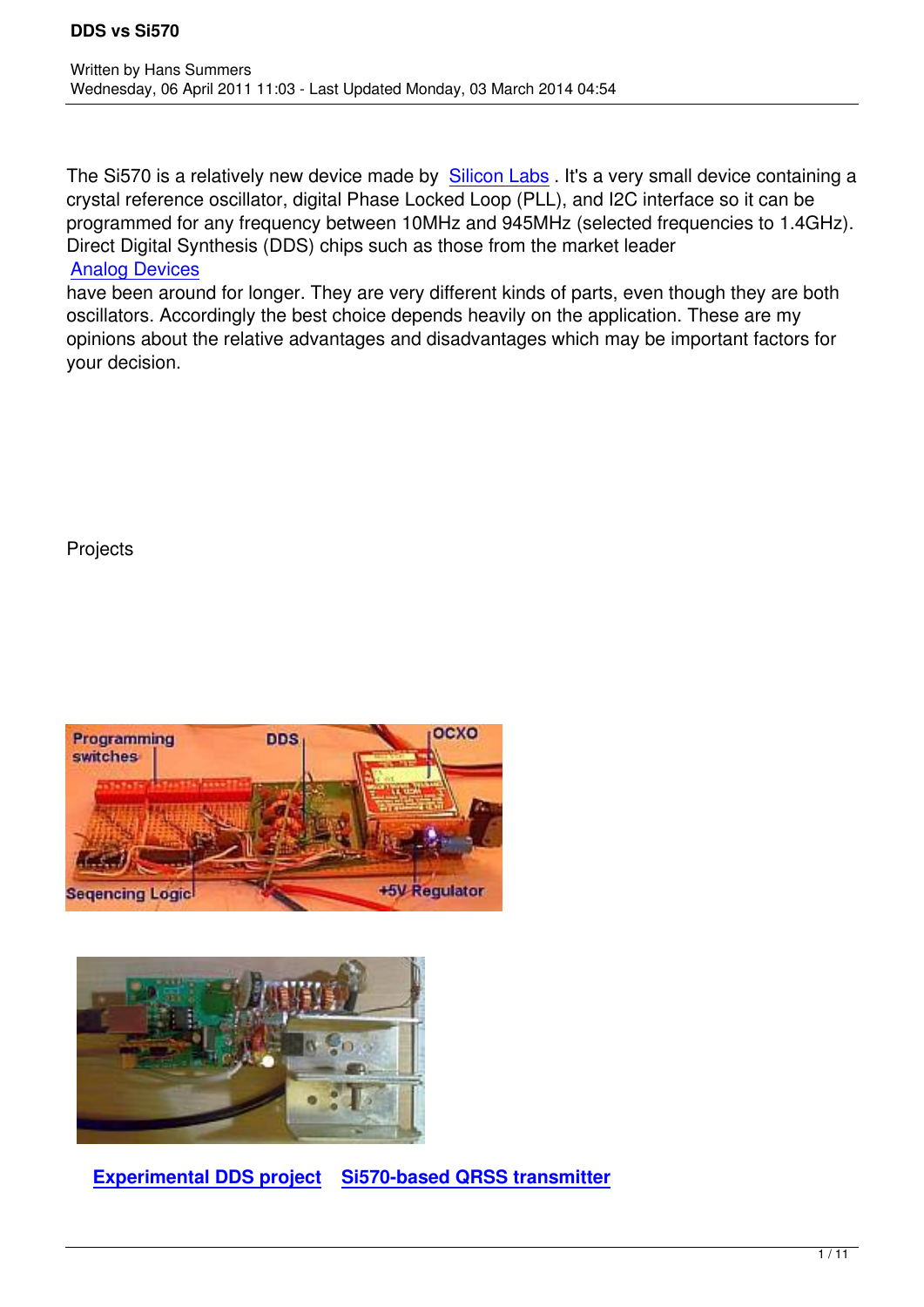### **Reference data**

Analog Devices DDS page Analog Devices AD9910 DDS datasheet Analog Devices AD9912 DDS datasheet [Silicon Labs](http://www.analog.com/en/rfif-components/direct-digital-synthesis-dds/products/index.html) [Si570 datasheet](http://www.analog.com/static/imported-files/data_sheets/AD9910.pdf)

## **[Ease of](http://www.silabs.com) [Construction](http://www.analog.com/static/imported-files/data_sheets/AD9912.pdf)**

Package comparison (not to comparable scale):



**AD9910 DDS** (QFP100) **Si570** (7 x 5mm package)

The Si570 wins here. It has 8 pins, and although a small surface mount package, you can still solder it reasonably easily, even with no PCB. On the other hand, all of the modern DDS devices are in surface mount packages only, for example this 100-pin AD9910 DDS. Soldering that one ugly-style would be a challenge. Even the earlier generation DDS's with 28 pin SMD's weren't easy.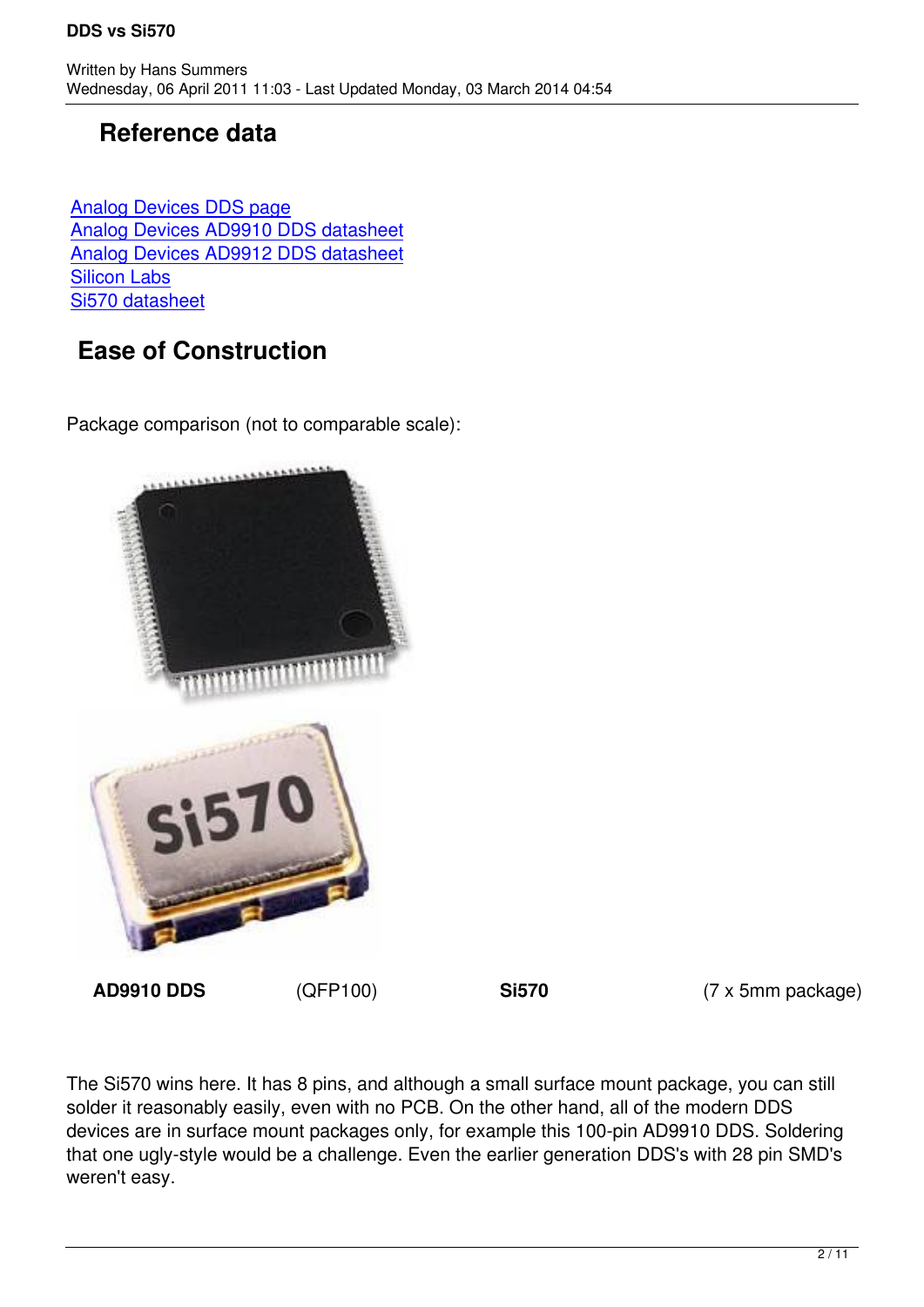## **Output waveform**

The Si570 has a squarewave output. Often that's fine, for example, if you want to drive a mixer with it: many mixers operate best when the VFO is a squarewave. If you want a sinewave, you'll need a lot of low pass filtering to get rid of the rich suite of harmonics.

DDS chips have a sinewave output: it is generated by the rapid output of a succession of analogue voltages via a Digital-to-Analogue converter (DAC), which approximates a sinewave. Many of the DDS chips have an onboard comparator which can easily be used to turn the sinewave output into a squarewave, if that's what you need. Bear in mind though that you need an anti-alias low pass filter on the output of DDS chips to produce a clean output.

Which one wins... depends on your application. If you only need a squarewave, Si570 is fine. DDS can do either (if it is one of the ones which has a comparator on board), so for that reason, my winner is DDS.

## **Frequency range**

A DDS will function right down to near DC. The practical upper range of a DDS is normally considered limited to 40% of its reference clock oscillator. This is a limitation of the digital synthesis of the waveform, which is a sampled process (look up Nyquist). Frequencies higher than 40% of the reference clock oscillator are also possible at the output of the DAC which is unfiltered, and these could be extracted by suitable bandpass filtering instead of the usual low-pass filter. Outputs like this require more detailed design and the performance is unlikely to be as good.

By contrast the Si570 allows any output frequency from 10MHz to 945MHz, and a more limited selection of frequencies all the way up to 1.4GHz. I have heard that operation below the specified 10MHz lower limit is possible too but have not confirmed this myself.

Here I'd say the DDS would win if you wanted to be able to go down to very low frequencies, but the Si570 would win if your application needs very high frequencies, or a very wide continuous range up to UHF and beyond. But because the Si570 has such a large and convenient range, let's call it the winner.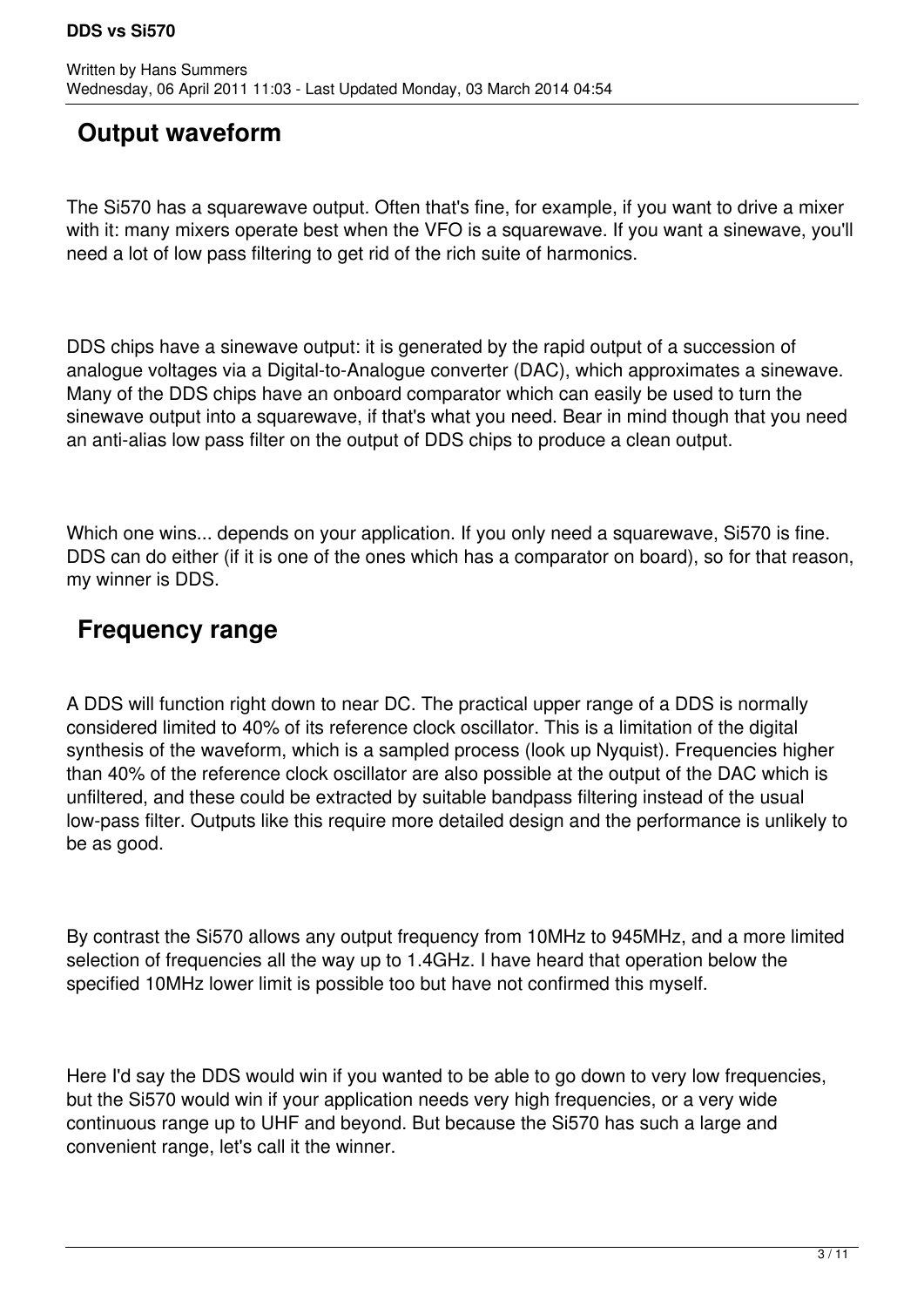# **Frequency stability/accuracy**

DDS requires a reference clock oscillator, which one normally provides with a high stability crystal oscillator. You have to provide the crystal reference oscillator. You can make it as accurate and stable as you like. GPS-lock it, lock it to a Rubidium standard, put it in a constant-temperature oven... whatever you like.

The Si570 has its own crystal oscillator built in. The difference here is that you have not much control over the internal oscillator of the Si570. You can't adjust it to be exactly on frequency, you can't lock it to a frequency standard or GPS reference. (It does have some frequency adjustment via an ADC input, but you'd still need to measure the actual frequency, compare it to a standard, and estimate a correction voltage - so it doesn't really do the job except with extreme effort). In my Si570-control

### led QRSS beacon

I found that the Si570 was already quite accurate and stable: A few Hz off frequency at 10.140MHz and it did not seem to drift perceptibly with room temperature variatio[ns, though](qrss570.html) [neither of these me](qrss570.html)asurements were detailed.

In my opinion, if you need stability and accuracy, DDS wins here, because you can make it as accurate and stable as you like.

# **Frequency agility**

The frequency of a DDS can be set almost instantly (at least, as fast as you can clock your new desired frequency into the chip)! Most DDS chips have at least 32-bit tuning word resolution, and some of them even have 48-bit tuning word (e.g. AD9912) giving you tuning resolution down to steps of a few micro-Hz, if you should ever need it!

Si570's can also be tuned in very small steps but the frequency does not change instantly. When you make a change in frequency, there is a delay of up to 10ms (0.01s) while the internal PLL locks on to the new frequency. That can sound like a small click/chirp in your receiver audio for example, if you are using the Si570 as your receiver VFO. The Si570 can also be tuned much faster (100 times faster) for small steps within 3,500 parts per million (ppm) of the centre frequency. In this case, the settling time is less than 0.1ms (100us).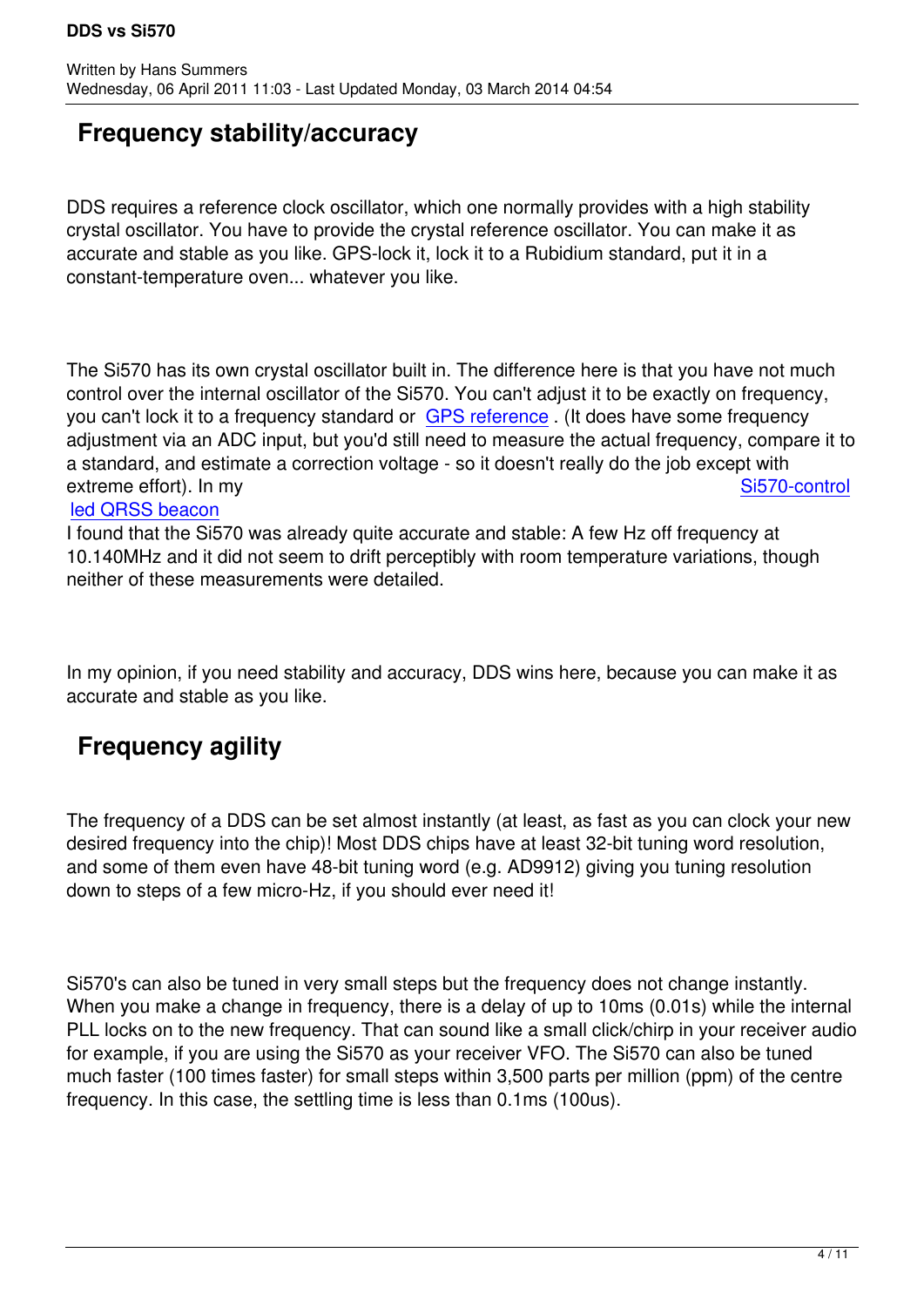This delayed tuning of the Si570 might make it unsuitable for some applications, e.g. digital communications modes where the frequency must be changed quickly, or split frequency operation, or perhaps QSK CW with an offset between receive and transmit (though this would be unlikely to exceed the 3,500 ppm needed for a large-step).

So for frequency agility, the DDS definitely wins if your application needs it: frequency changes are as good as instant!

### **Programming interface**

The DDS chips have a serial programming interface, and programming is easy. Some also support a parallel programming interface (one byte at a time). I built a DDS generator which can be done without a micro-controller at all (see here) but normally you'd be using a microcontroller.

The Si570 has an I2C interface, and programming the frequency you want is a little more tricky involving some calculation of different multiplier/divider values and the internal digitally-controlled-oscillator frequency. A little more complex than the DDS programming word, which is a simple fraction of the reference clock frequency.

The Si570 is still not a problem if you're reasonably competent with programming microcontrollers, but as the DDS is more straightforward it has the lead here, I think.

## **Performance: Spurs**

The Si570 is a digital phase locked loop oscillator producing a squarewave output. As all squarewaves, this is a fundamental plus a rich comb of odd harmonics. If a sinewave is required and the range of operation is narrow, the spurs can be filtered out if required, and are of course a reasonable distance from the carrier (i.e. at 3, 5, 7... times the fundamental carrier frequency). There is some harmonic content on even harmonics too as the output is not guaranteed to be a perfect 50% square wave. Other spurious responses are very low for the Si570 and not normally considered to be a problem.

DDS chips have a bad reputation for spurs! This is because the output sine waveform is approximated by a series of discrete steps, which are later filtered external to the chip by your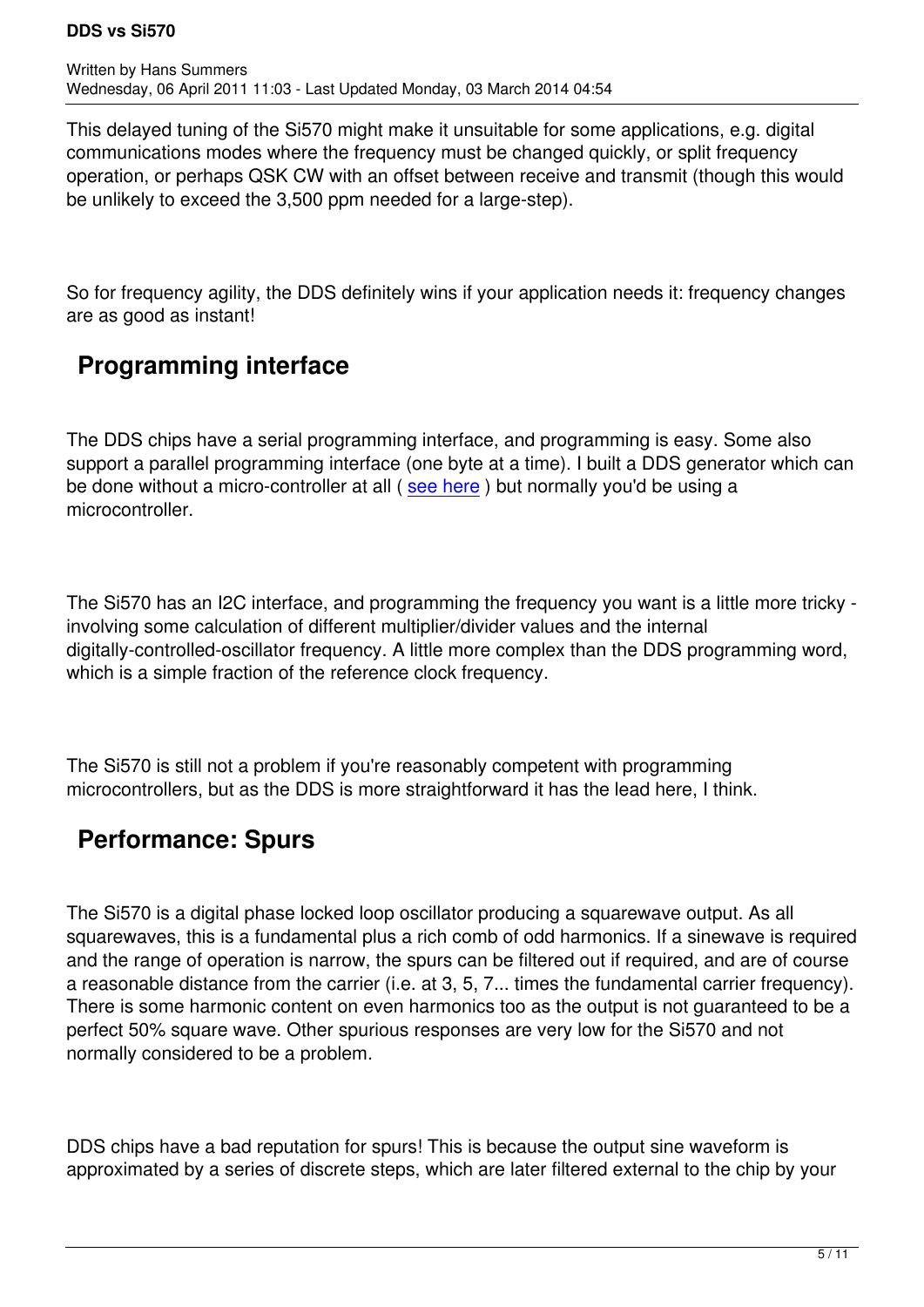#### **DDS vs Si570**

low pass filter. The process is inherently a discrete appoximation of the ideal sinewave, which generates spurious responses. The spurii are numerous and at various different amplitudes, and also can occur very close to the carrier, so you cannot filter them all away.

Some of the most modern Analog DDS chips include a "SpurKiller" technology, such as the AD9912 with two SpurKiller channels. These are effectively two parallel DDS cores, whose frequency and output amplitude and phase can be set up such that if your application can predict or measure the location of your spurs, you could choose your two most objectionable spurs, and eliminate them by cancelling them out. I think the range of instances that this would be useful would be somewhat limited. The datasheet mentions that this feature performs optimally slightly differently on each device, which would further limit its usefulness in many practical applications.

The seriousness of the spurs problem depends mainly on two factors: the resolution of the DAC and the proportion of the output frequency relative to the reference oscillator frequency. DAC's typically go from 10-bits in some earlier devices up to 14-bits in a top-of-the-range device like the AD9912. A higher resolution DAC produces less spurs. Similarly if the reference oscillator frequency is very high relative to the output frequency, spurs are reduced. The AD9912 can operate with up to a 1GHz reference oscillator. For output frequencies in the 0-30MHz HF range, the spurs are very minimal. For VHF or UHF output frequencies the spurs could be more objectionable for sure. For amateur radio use, even on a low-end DDS, spurs are unlikely to be a problem in purely transmit applications, because they are less than the legal spurious output limits of amateur radio equipment. In receive applications, spurs will show up as birdies in the receiver, and are more serious. However, for an HF receiver if you were using a modern DDS such as the AD9912 with 1GHz reference clock oscillator, then the spurious content would be very low and unlikely to be noticeable in most cases.

A high-end DDS with careful design hasn't got spurious response problems under a limited range of circumstances i.e. at HF. But the Si570 wins on this one because it doesn't have spurs problems anyway.

### **Performance: Phase noise**

Phase noise can be imagined as a widening of the theoretical perfect vertical line you would see on a spectrum analyser examining the output signal. One reason why it is important in a receiver, is that it mixes with strong signals some kHz away from your wanted signal to produce an elevated noise floor, which could easily obscure a weak signal you want to listen to. For a high performance receiver, it is really important to use a low phase noise local oscillator.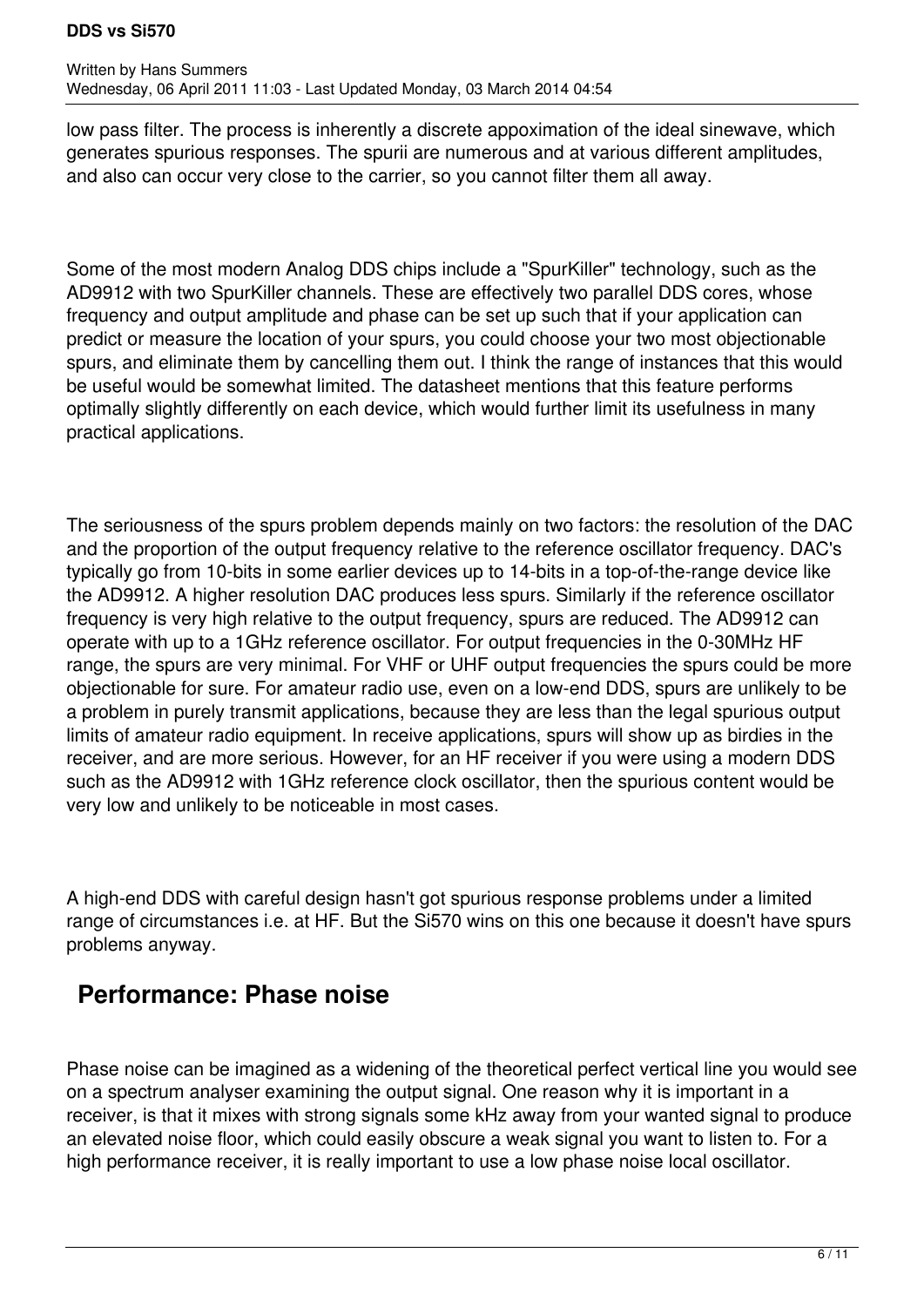The phase noise performance of DDS is generally very good. There is a little jitter added by the imperfections inherent in the digital waveform approximation and some general very limited phase noise added by the imperfections of this digital device. Also the DDS phase noise can only ever be as good (actually slightly worse) than the reference clock oscillator. Typically this would be a crystal-based crystal oscillator, and crystals, being very high Q devices, have very good phase noise performance. So generally, DDS is considered a low phase-noise technology.

Many of the DDS chips include a reference clock multiplier PLL. This can be used to provide an internal very high frequency reference clock, up to the rating of the device e.g. 1GHz for the AD9910, from a much lower input clock oscillator frequency. Remember that high reference clocks are best, for best spur performance, so the multiplier can be useful in that regard. It can simplify your design greatly, but it comes at the price of adding unwanted phase noise in the internal PLL multiplication process. Frequency multiplication in any event carries a theoretical minimum 6dB/octave (or 20dB/decade) phase noise penalty, but if you use the internal PLL multiplier you add even more than this. So for best phase noise performance, leave the PLL switched off and build your own external high frequency reference oscillator.

The Si570 is based on a PLL technology, which generally has a much higher phase noise. However in the Si570, they minimise the phase noise by careful design and by using a very narrow loop bandwidth. This is the reason why it has a relatively slow settling time (10ms) when you change the frequency. So the phase noise of the Si570 is pretty respectable, and will probably be adequate for many applications.

How about a comparison between DDS and Si570? The phase noise performance data in some of the DDS datasheets is somewhat limited. Often they show the "residual phase noise", which means the additional phase noise which is added to that of the reference oscillator by the DDS process itself. This is not the same as the actual phase noise you would observe on the output for that you need to also add the phase noise of the reference oscillator - so it is not directly comparable with the phase noise of an Si570. However, some of the DDS device datasheets show an absolute phase noise chart, and an example of this is the AD9912 which shows output phase noise for various output frequencies and assuming the use of a high performance 1GHz **Wenzel** 

#### oscillator. The Si570 datasheet has a table of phase noise at three output frequencies (120MHz, 156.25MHz, 622.08MHz).

It is important to remember that when a frequency is divided, the phase noise also decreases by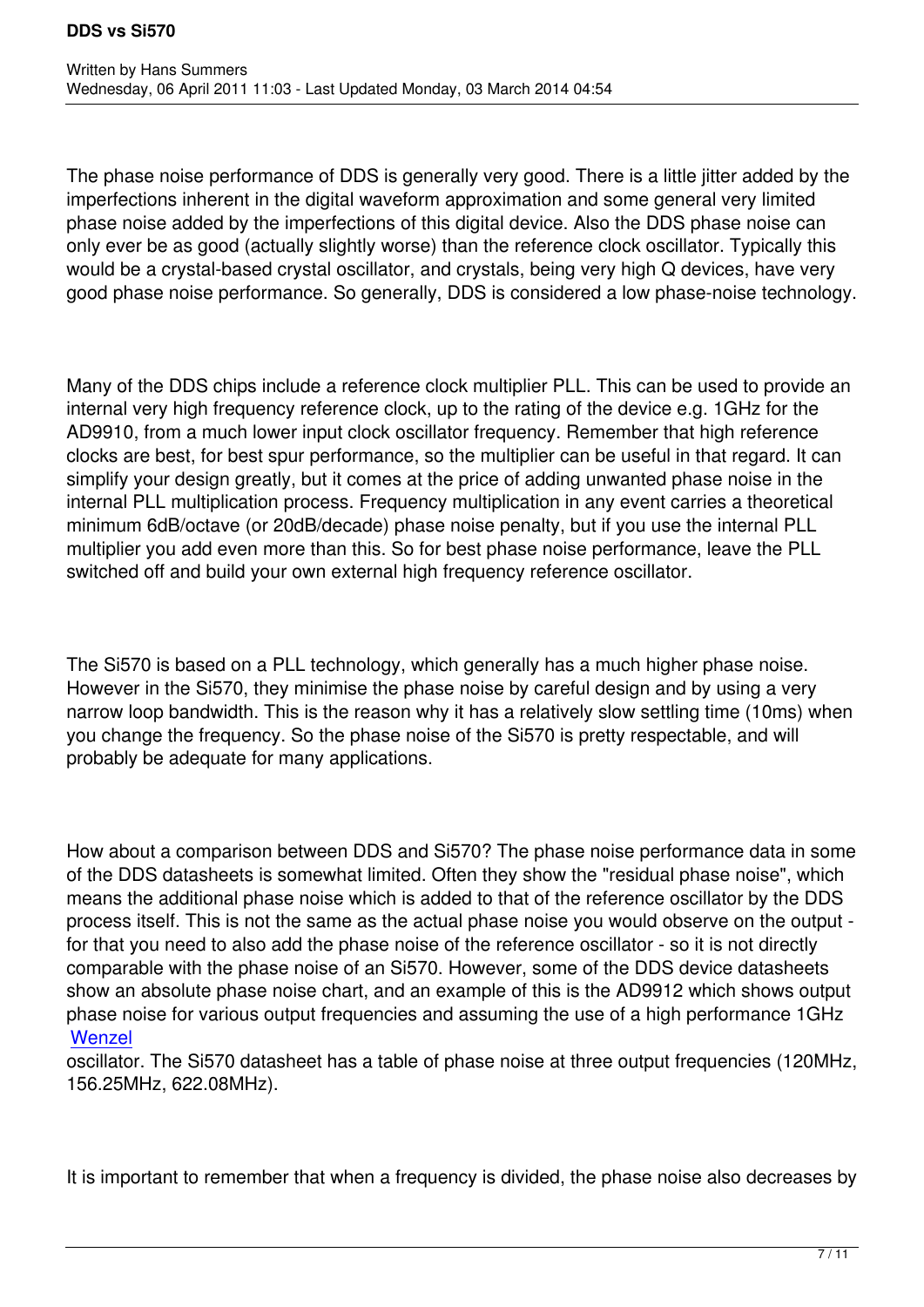#### **DDS vs Si570**

6dB per octave (or, 20dB per decade). So in any comparison, we need to take this into account if the frequencies concerned are not the same. For this example comparison, I am choosing to compare the Si570 data at 156.25MHz with a graph in the AD9912 datasheet at 171MHz. Strictly I should adjust for this frequency difference (i.e. 156.25MHz and 171MHz) by doing some mathematics for the 6dB/octave. However they are close enough frequencies that this would make only 1dB difference or so, which in any event is only about the precision I can read off the values from the chart in the AD9912 datasheet, so I'm going to ignore it for now. This small inaccuracy would act in favour of the Si570 which is at the lower frequency in this comparison.

So, here's a table of the values for 156.25MHz from the Si570 datasheet, and the corresponding values read off the graph from the AD9912 datasheet. These results would be expected to be broadly repeatable with the two devices at other frequencies, appropriately scaled by 6dB/octave (20dB/decade). The units of phase noise are dBc/Hz.

| <b>Offset</b> | <b>Si570</b> | AD9912 |  |
|---------------|--------------|--------|--|
| 100Hz         | $-105$       | $-125$ |  |
| 1kHz          | $-122$       | $-138$ |  |
| 10kHz         | $-128$       | $-148$ |  |
| 100kHz        | $-135$       | $-157$ |  |
| 1MHz          | $-144$       | $-162$ |  |
| 10MHz         | $-147$       | $-163$ |  |

Here are those same results, represented on a graph:



The overall conclusion here has to be that a top-end DDS with quality reference clock oscillator and good design (the AD9912 at 1GHz refclk), can outperform the Si570 by 20dBc/Hz. However, I'd say that for many applications the Si570 phase noise performance would be sufficient, and probably better than many expensive commercial "black box" amateur radio transceivers on the market.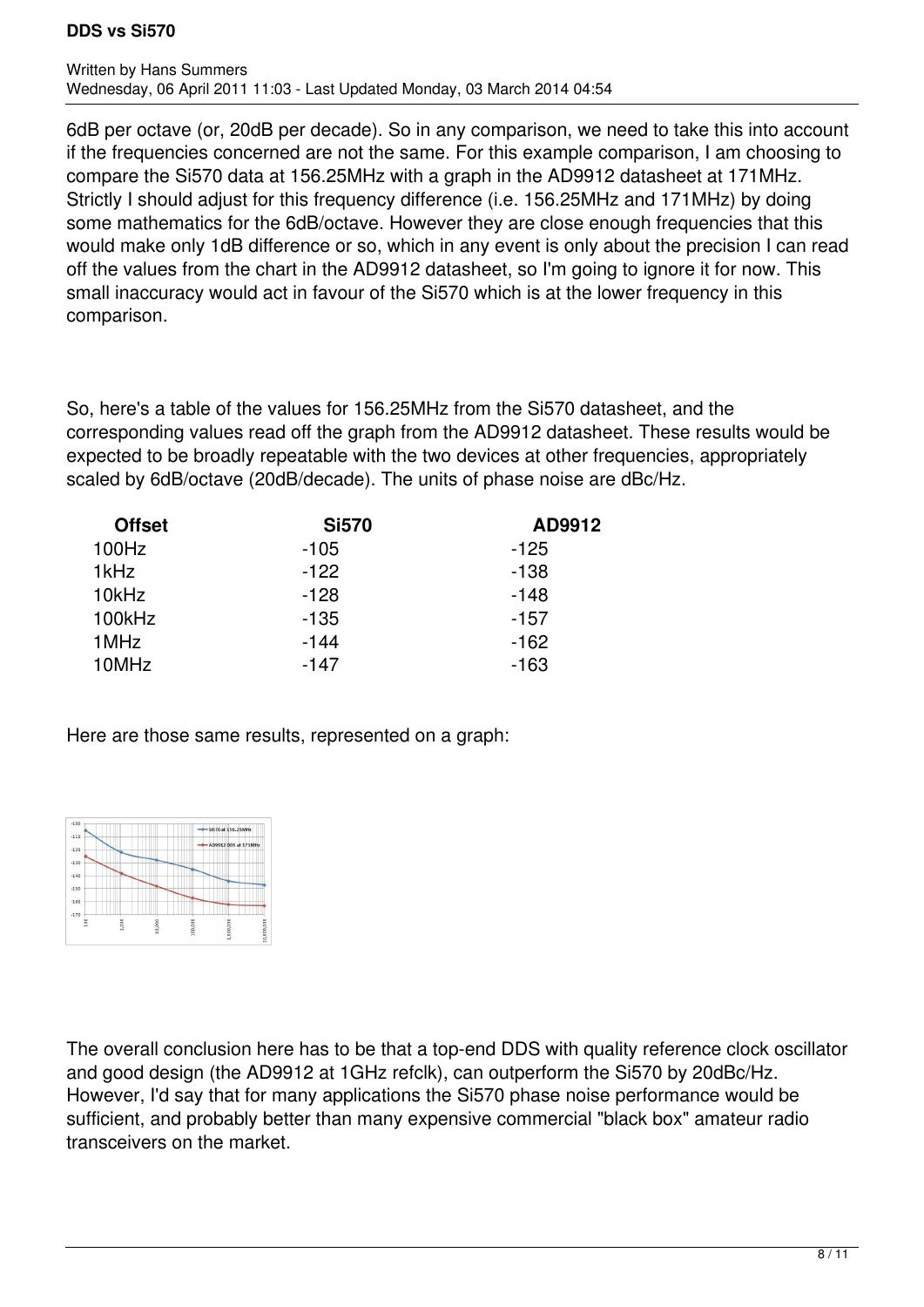But due to the excellent phase noise performance of DDS technology, DDS is the winner here.

# **Power Consumption**

Neither the Si570 nor DDS are exactly innocent when it comes to power consumption. Both will be agressively trying to drain your batteries, if you are operating battery-powered equipment.

The Si570 is stated to consume 120mA at 3.3V for the LVPECL, which is 396mW. An AD9912 on the other hand, requires separate voltages at 1.8V and 3.3V for its various sections (analogue and digital). Each has different current consumption, but the datasheet also lists typical power consumptions under various configurations. The power consumption is between 637mW and 747mW. The AD9912 even has an exposed copper pad on the bottom to help get the heat out! Don't forget, this is even before you consider that the Si570 has its own internal reference clock oscillator, whereas DDS chips needs you to provide one externally, which will add even more power.

Some of the older, less powerful DDS chips do consume less power. But as I've mentioned the top of the range DDS devices a lot, particularly the AD9912, I'll say that the Si570 wins on this measure.

## **Cost**

Neither are cheap. The Si570 is a similar price to some of the lower-end DDS chips but for a high-end DDS such as the AD9910 or the AD9912 I keep mentioning, you'll be paying considerably more than for the Si570. Also the DDS require more support circuits such as the reference clock oscillator, which is also unlikely to be cheap. On the other hand, if you're a cunning (and stingy) radio amateur, you used to be able to get free DDS samples from Analog. You never could get free Si570 samples from SiLabs. Overall I think we have to say the Si570 wins on cost, generally.

## **Other features**

The Si570 is just a plain oscillator. If you want more features, you want a DDS! Read the datasheets, and be amazed! Control the amplitude, control the phase, add spur killing. Some DDS devices contain TWO cores and outputs, which can be set to be offset at 90-degree phases (useful for phasing direct conversion mixers for example - check out the AD9854 ).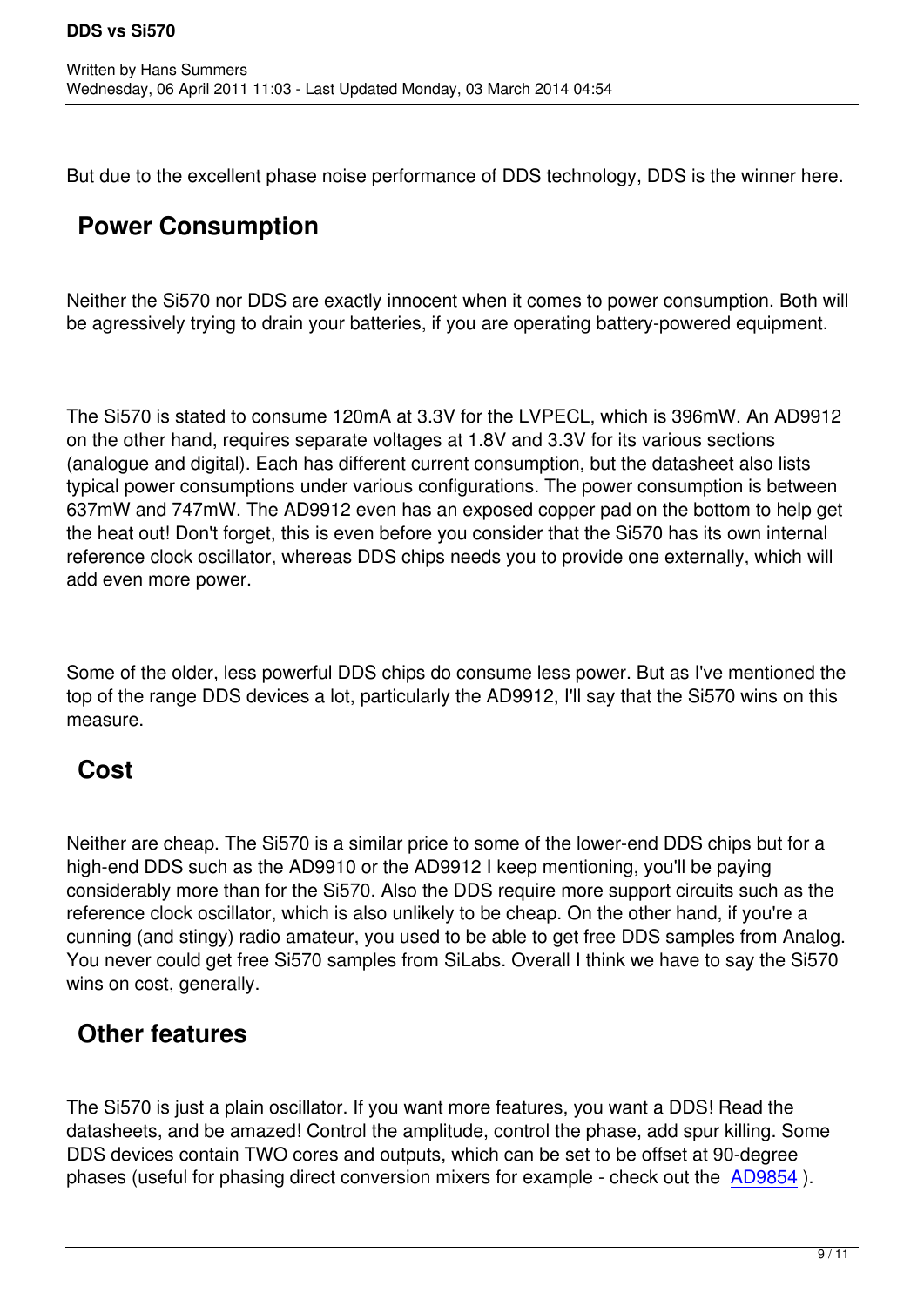Automate your amplitude modulation, frequency modulation, phase modulation, automatic sweep, and other kinds of features I can't even remember or understand. You probably don't need them, they're probably just sales gimmicks, but on features you have to agree, the DDS is definitely the winner.

## **Overall complexity**

An Si570 is pretty simple to use. Just add a 3.3V power supply, connect up your microcontroller, and you're ready to go.

Not so, the DDS! With a DDS you may need four separate well-regulated and clean power supplies, some at 1.8V and some at 3.3V. You need a reference clock oscillator. Some DDS chips have an onboard oscillator where you can just connect the crystal directly to the chip. But for best performance you'll want to design and build a 1GHz oscillator, which is no trivial matter, and get that properly coupled into the chip input. Then you need the reconstruction filter (typically low pass) at the output, and that needs to be carefully designed too. The board design needs lots of care too, with all that high frequency stuff rolling around.

Yes, using a DDS is a lot more effort than an Si570. So on complexity, the Si570 is definitely the winner.

### **Summary**

So after all that, here's my summary of my opinion on the various criteria by which to judge these two kinds of oscillator. Bear in mind that every application is different! In some applications, some of these criteria don't matter to you at all, or the decision of what is better will be clear (and opposite to my conclusion). In others, you are faced with the usual decisions about trade-offs. Performance and complexity; features and cost; etc. But I'll generalise and operate in typically bi-polar manner and give my overall winner in every category regardless, and leave the judging of your applications to you.

| Category                                    | Winner              |
|---------------------------------------------|---------------------|
| Ease of construction                        |                     |
| Si570<br>Output waveform<br>Frequency range | <b>DDS</b><br>Si570 |